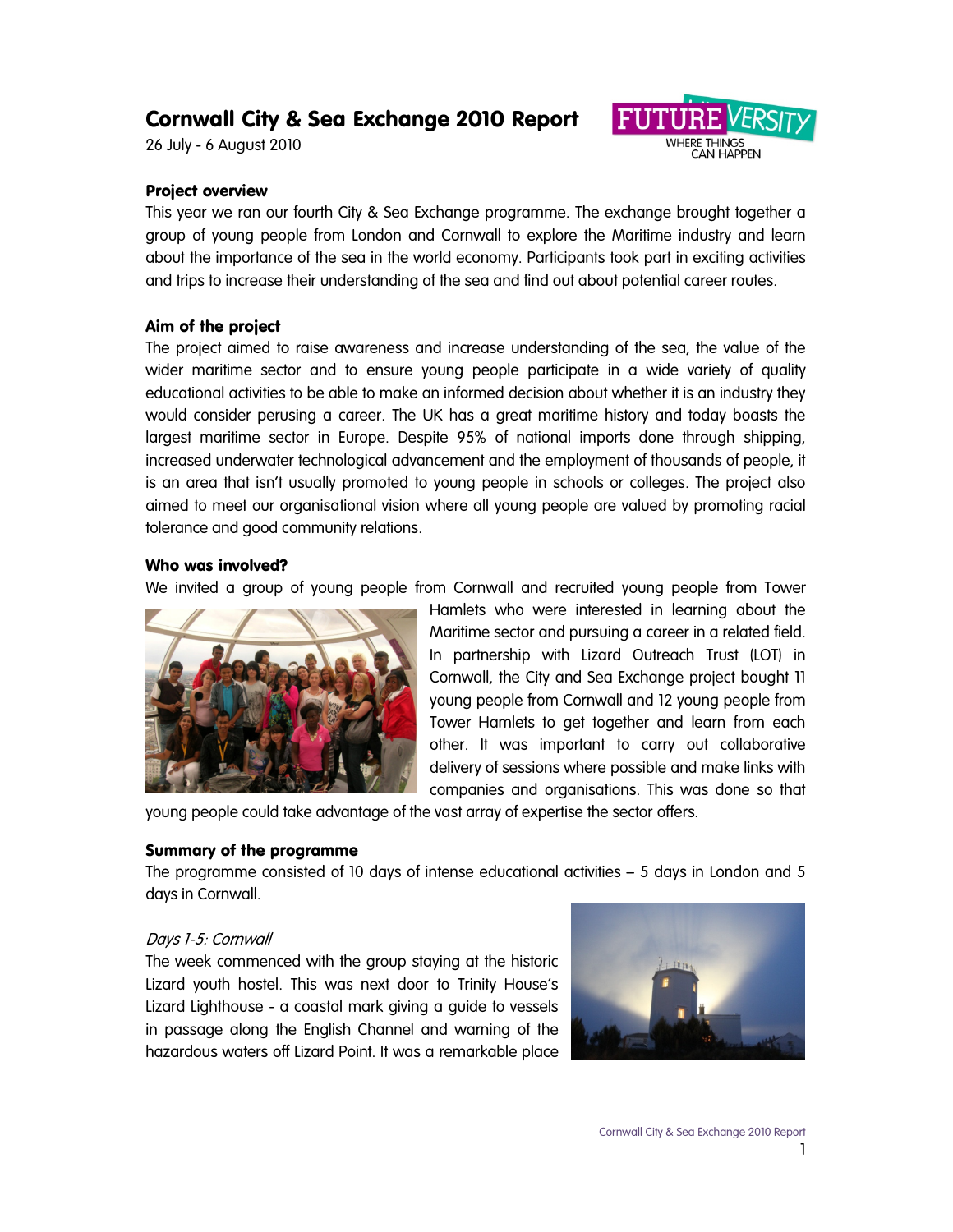seeing the actual light that brings the night alight in the region and safety to thousands of sailors year on year.

The first structured activity was a 'speed networking' session with local fishermen & craftsmen who came in and spoke of their experiences of life at sea. They showed the young people how to prepare seafood such as crab, monk fish and sea bass. They learnt the history of the serpentine – formed 600 million years ago in the earth's crust and emerging to form the powerful cliffs of the Lizard peninsula!

Next day, they went for a walk on the coastal footpath where they saw the breathtaking scenic views and stopped at a local business to see the creation of one of West Country's traditional food

– Cornish pasties. They visited a local farm to see yoghurt production to further their experience of local life. In the afternoon, they headed to Coverack to do some windsurfing, kayaking and fishing – to get a true picture and enjoy coastal activities so different to the city.

The next day coincided with a fantastic RAF air show - offering a display of air crafts that primarily reside on super-sized ships. The group were lucky to attend this exclusive day



put on by the royal navy at the renowned Royal Navy Air Squadron (RNAS) Culdrose. It was an eye-opener to many young aircraft enthusiasts amongst the group. Participants were able to go into the planes and explore the facilities that the Royal Navy uses.

Towards the evening, they headed to St Michaels Mount to explore the castle which overlooks the once-thriving port for the booming tin industry. Around two thousand years ago, trading ships sailed into the Mount's harbour and exported Cornish tin to the rest of Europe. The evening came to an end with a visit to St. Ives – a thriving tourist town where the group had some dinner.

The penultimate day included a visit to The National Trust on the Lizard where they had a short programme in Bushcraft, Green Woodworking and Mega-Scrub Bash. It was designed to improve the group's understanding of the local environment. This also included eating in survival circumstances. In the afternoon, they took part in kayaking and surfing to show off their skills in some more water sports activities.

## Days 6-10: London

On the return trip, the Cornish group arrived and settled into their accommodation at Queen Mary University's student halls. The first structured activity on the second day involved the two groups meeting at the National Maritime Museum – the world's largest - set in the beautiful surroundings of the Greenwich World Heritage Site. They experienced fun activities on the historic Thames including a guided river cruise looking at the converted warehouses that used to link London to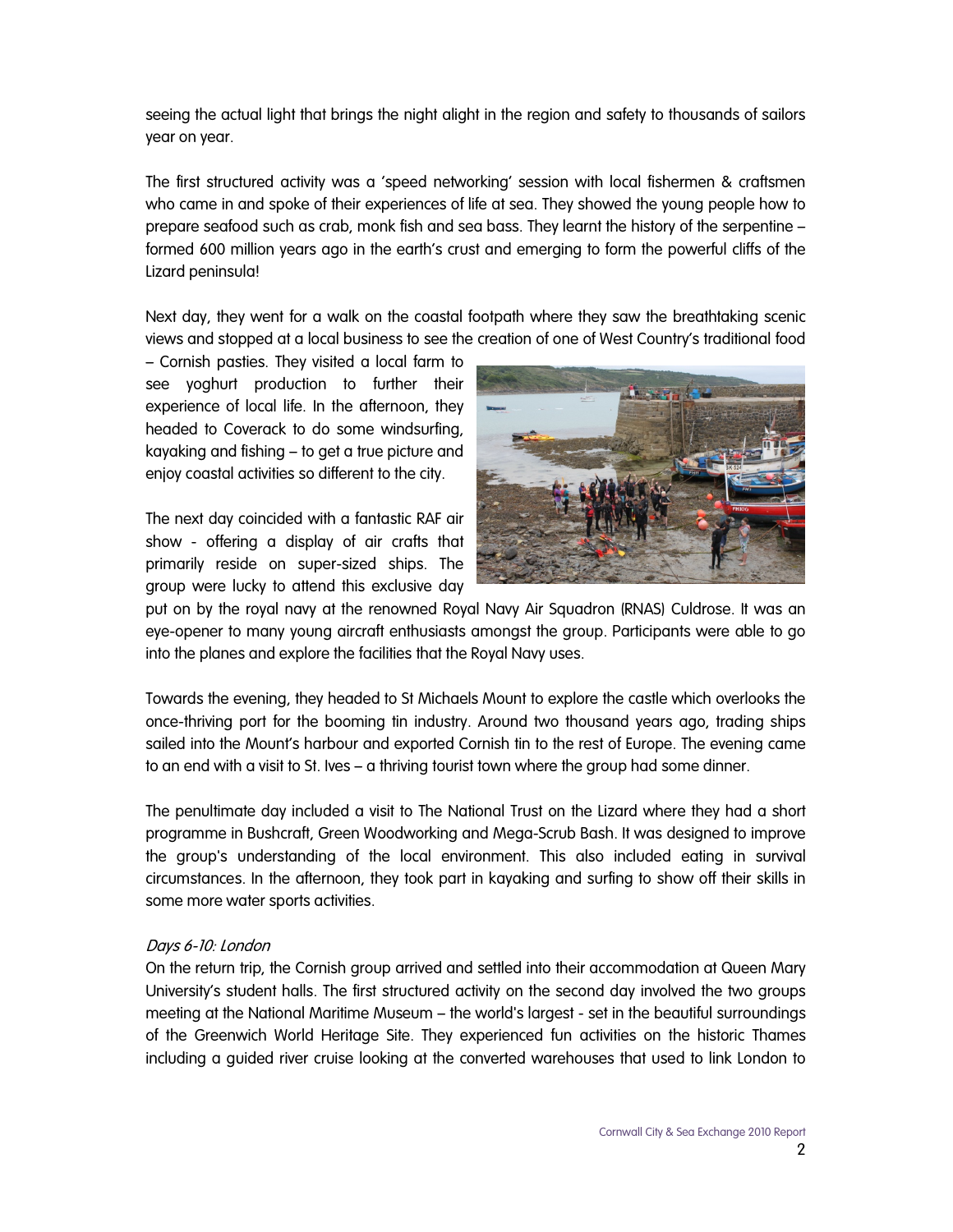the rest of the world, a London Eye flight and Sea Life Aquarium in Waterloo. At the museum, they explored the meridian line and experienced history of the maritime industry.

Our partner, the Baltic Exchange, hosted the third day at their offices in the City of London. There, they explored the role The Baltic Exchange plays in the industry and received various presentations from different partners about topics around the Maritime industry. They explored the role of the Lloyd's Register of Shipping, insurance of shipping, the role of a shipbroker, explored scenarios such as "when shipping goes wrong" from a legal perspective and finally looked at careers in the Merchant Navy which was delivered by the Merchant Navy Training Board. In the afternoon, the group attended an exclusive guided tour at the Tate & Lyle sugar factory where unprocessed sugar is unloaded from cargo ships at Silvertown.

The penultimate day was given to the London group to host and take around the Cornish young people at a place of their choice. In the afternoon, they visited the HMS Belfast - one of the most powerful large light cruisers ever built - and now the only surviving vessel of its type to have seen active service during the Second World War. In the evening, the group headed to London Docklands – one of the primary hotspots for Maritime history where they saw the historic trade locations in a night walk.

## Learning outcomes

It is always important to establish clear learning outcomes and let young people know about their achievements. The following points sum-up their experience and these Learning Outcomes are on the students' Futureversity certificate of achievement. The students:

- · Learned about the human impact of pollution and its effects on the conservation and habitats within the sea by meeting with Environmentalists and making a visit to the Maritime Museum in Greenwich
- · Met with a wide range of people and took part in interactive sessions with industry professionals, including The Baltic Exchange, Lloyd's Register, Clarksons, Holman Fenwick Willan (Solicitors) and the Merchant Navy Training Board
- Visited the Tate & Lyle factory, the world's largest sugar processing factory, gaining knowledge and understanding of the Import and Export aspect of the Maritime Industry including commercial shipping and a real insight into the extensive availability of job opportunities and entry routes in the Maritime Sector
- · Attended a residential expedition in Cornwall and participated in a range of educational and adventure activities in the Maritime leisure industry including visits to RNAS Culdrose air/sea rescue, Marconi Centre, Lizard Lighthouse & Lifeboat Station and Kynance Cove
- Demonstrated the ability to interact, exchange ideas and work with students from a very different cultural background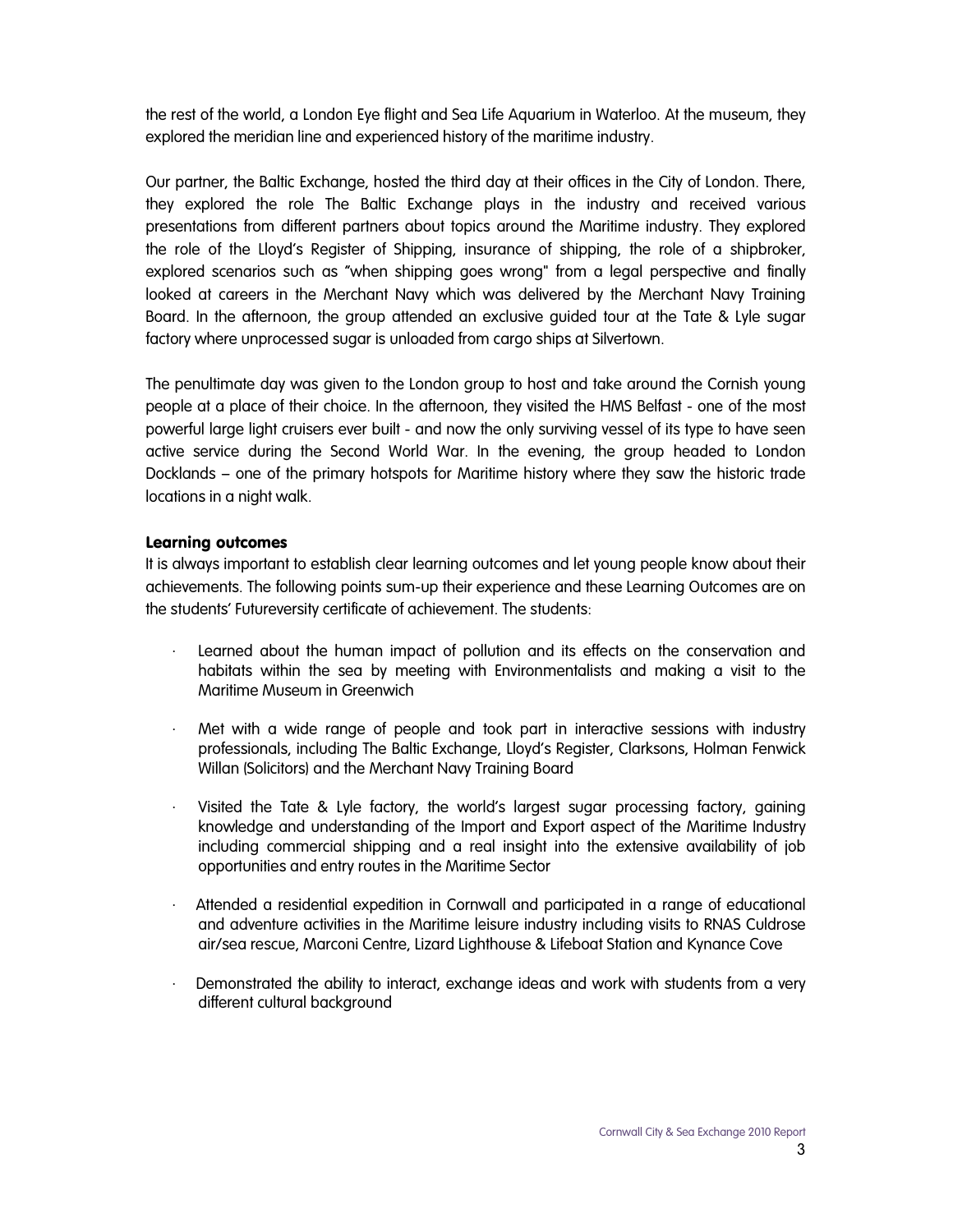## **Statistics**

Futureversity conducted a post course extended evaluation form during the summer and received valuable precise feedback from students. Students were asked to answer questions and to give their opinion on various statements. All 23 young people completed the questionnaire. These are just some of the extracts from the collated data which is very useful:

| Answer    | Count | Percentage |
|-----------|-------|------------|
| Very good | 19    | 82.6%      |
| Good      |       | 8.7%       |
| Average   |       | 8.7%       |

Statement 3a. I enjoyed the course.

| Answer         | Count | Percentage |
|----------------|-------|------------|
| Strongly agree | 17    | 73.9%      |
| Agree          |       | 17.4%      |
| Not sure       | o     | 8.7%       |



Question 7b. Has the course…helped you feel more positive about your future?

| Answer             | Count | Percentage |
|--------------------|-------|------------|
| Yes                | 17    | 73.9%      |
| not really         |       | 21.7 %     |
| <b>Unspecified</b> |       | 4.3%       |

Question 10d. Has the course…helped you understand work, education and training opportunities available to you?

| Answer     | Count | Percentage |
|------------|-------|------------|
| Yes        | 18    | 78.3 %     |
| Not really |       | 21.7%      |

Question 10e. Has the course…helped you develop your skills?

| Answer             | Count | Percentage |
|--------------------|-------|------------|
| Yes                | 19    | 82.6%      |
| not really         | 3     | 13.0%      |
| <b>Unspecified</b> |       | 4.3%       |

Question 10i. Has the course…helped you think about the job you want to do?

| Answer             | Count | Percentage |
|--------------------|-------|------------|
| Yes                | 17    | 73.9%      |
| not really         |       | 21.7%      |
| <b>Unspecified</b> |       | 4.3%       |

Question 9. Did the course make you feel more positive about people from different backgrounds and cultures?

| Answer      | Count | Percentage |
|-------------|-------|------------|
| Yes         | 17    | 73.9%      |
| Already did |       | 21.7%      |
| No          |       | 4.3%       |

# Conclusion

The fourth year was a true success. The programme offered an inspiring and enjoyable menu of activities for the young people who took part. The contributions from our partners were immense. It is very clear from the feedback that the programme has increased young people thinking about the job they want. The activities generated interest around the range of opportunities within the